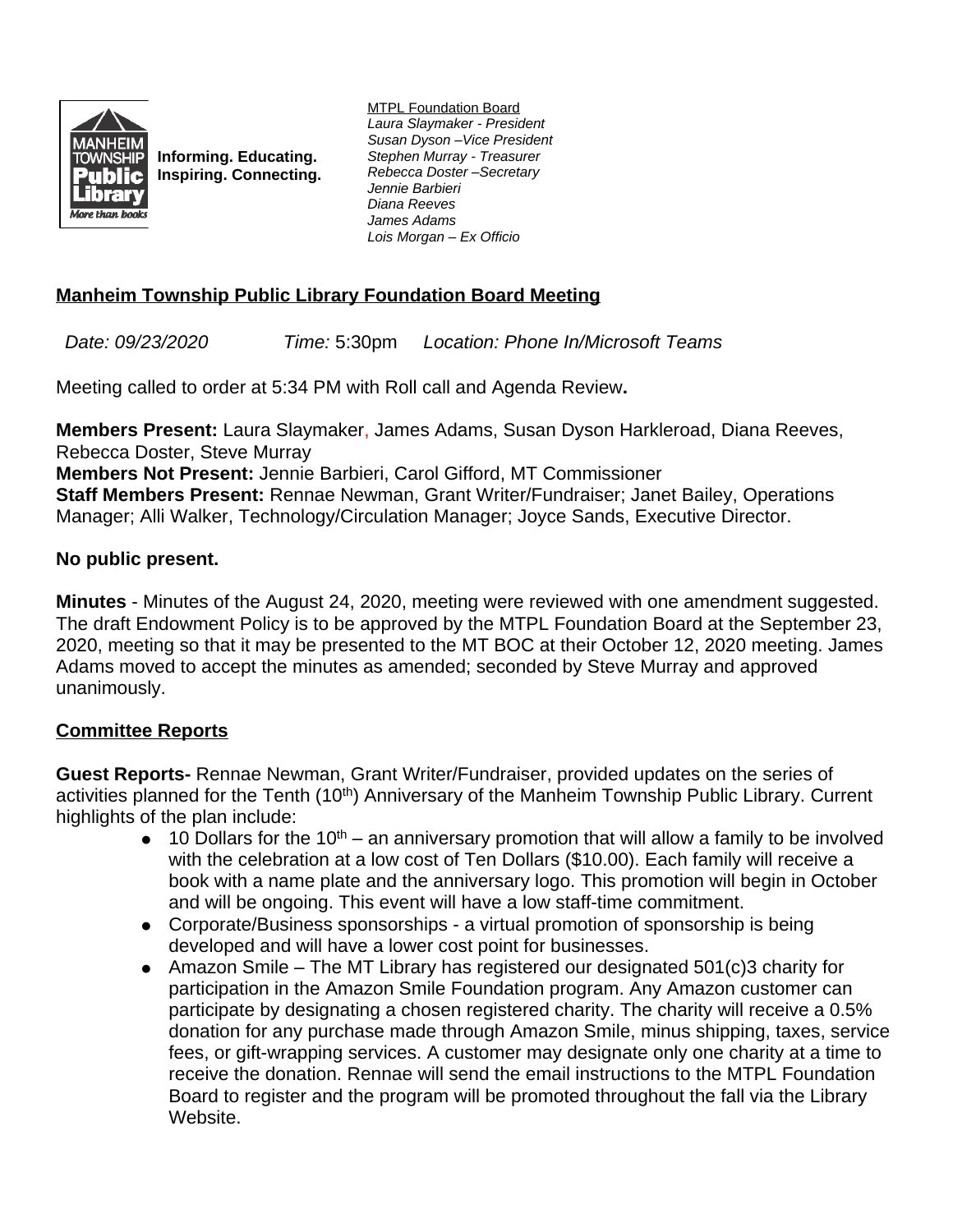● Story Walk® Ribbon Cutting – plans are being finalized to have a Virtual Ribbon cutting ceremony to be shared via Livestream, Facebook and the website. More details will follow when the date has been confirmed.

**Friends Report –** the first Drive-Thru Book Sale has been successful and yielded the following results: \$ 1760.00 received from pre-orders; and \$ 900.00 received from drive-thru orders. While the process did involve considerable work, the feed-back from patrons was positive, specifically in terms of the mystery of having staff choose selections for the purchased book bag.

A Mini-Book Sale to be held in the Morgan Center in November is being planned and the event will be presented for approval when the process is finalized.

**Finance Report –** Janet Bailey, MTPL Operations Manager reported that no updated budget "actuals" are currently available.

It is the annual time to distribute LCCF funds. \$ 1,020.80 from the "Frey fund" will be used for its designated purpose for periodical purchase. A letter of intention for this purpose will be provided to LCCF.

A motion was made by Rebecca Doster to distribute the remaining available grant funds of \$ 641.50, and \$ 4,816.03, of the two remaining LCCF funds to the Manheim Township Board of Commissioners. The motion was seconded by Diana Reeves and passed unanimously.

The MTPL Foundation Escrow account has a balance of approximately \$44,000.00, including a donor gift of \$10,000.00. It was moved by Steve Murray and seconded by Diana Reeves, to distribute \$ 10,000.00 to the Manheim Township Board of Commissioners. A letter of intent will be provided to the MTBOC by the Foundation Board president. The motion passed unanimously.

The MTPL Foundation checking account has a balance of approximately \$46,000.00. Susan Dyson moved the release \$23,000.00, to the Manheim Township Board of Commissioners. A physical check with a letter of intent will be provided to them. The motion was seconded by Steve Murray and passed unanimously.

The Securities Sub-Committee presented the final draft of the Endowment Policy for approval prior to presenting the BOC. The amount of donation that could be designated for specific purpose and distribution was discussed and concluded with allowing the presented language to stand. Joyce reminded Board members that Financial Disclosures need to be completed for members. Joyce reported that Jennifer Steigelman, the Township's Director of Finance, requested that we table approval of the Endowment Policy until the October MTPL Foundation Board meeting, with the expectation that all Financial Disclosures will have been received by the Township by then.

The Annual Appeal has started and is going well. It is noted that a previously generous donor has again provided a \$ 20,000 donation from this appeal.

**Facilities Report –** The Story Walk® will be completed in October.

## **Personnel Report – No report**

**Executive Director's Report-** Work on the 2021 budget continues. At this time the Deputy Library Director position is on hold as well as any unfilled Full-Time positions.